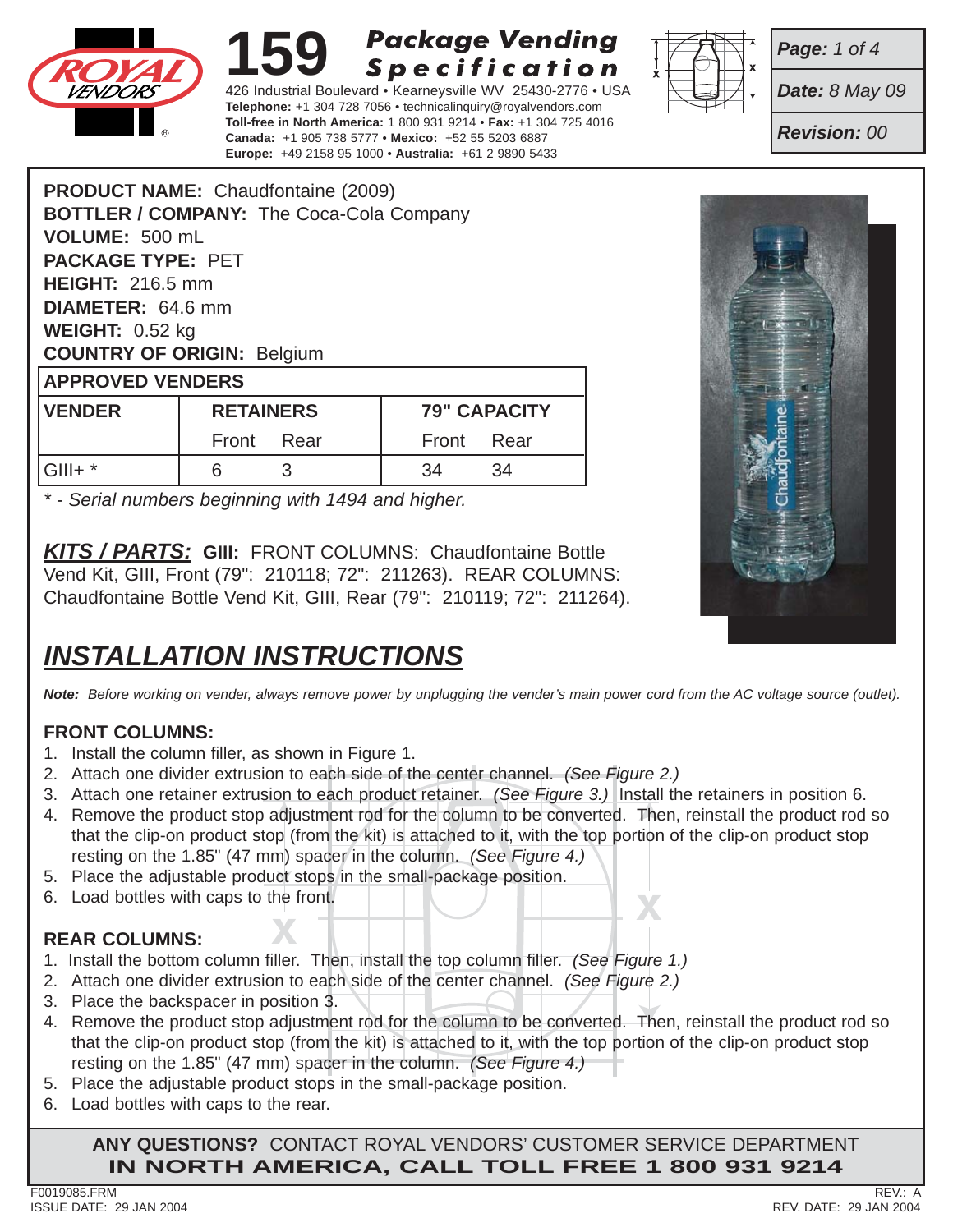

426 Industrial Boulevard • Kearneysville WV 25430-2776 • USA **Telephone:** +1 304 728 7056 • technicalinquiry@royalvendors.com **Toll-free in North America:** 1 800 931 9214 • **Fax:** +1 304 725 4016 **Canada:** +1 905 738 5777 • **Mexico:** +52 55 5203 6887 **Europe:** +49 2158 95 1000 • **Australia:** +61 2 9890 5433



*Page: 2 of 4*

*Date: 8 May 09*

*Revision: 00*

### **PRODUCT NAME:** Chaudfontaine (2009)

*Figure 1.*

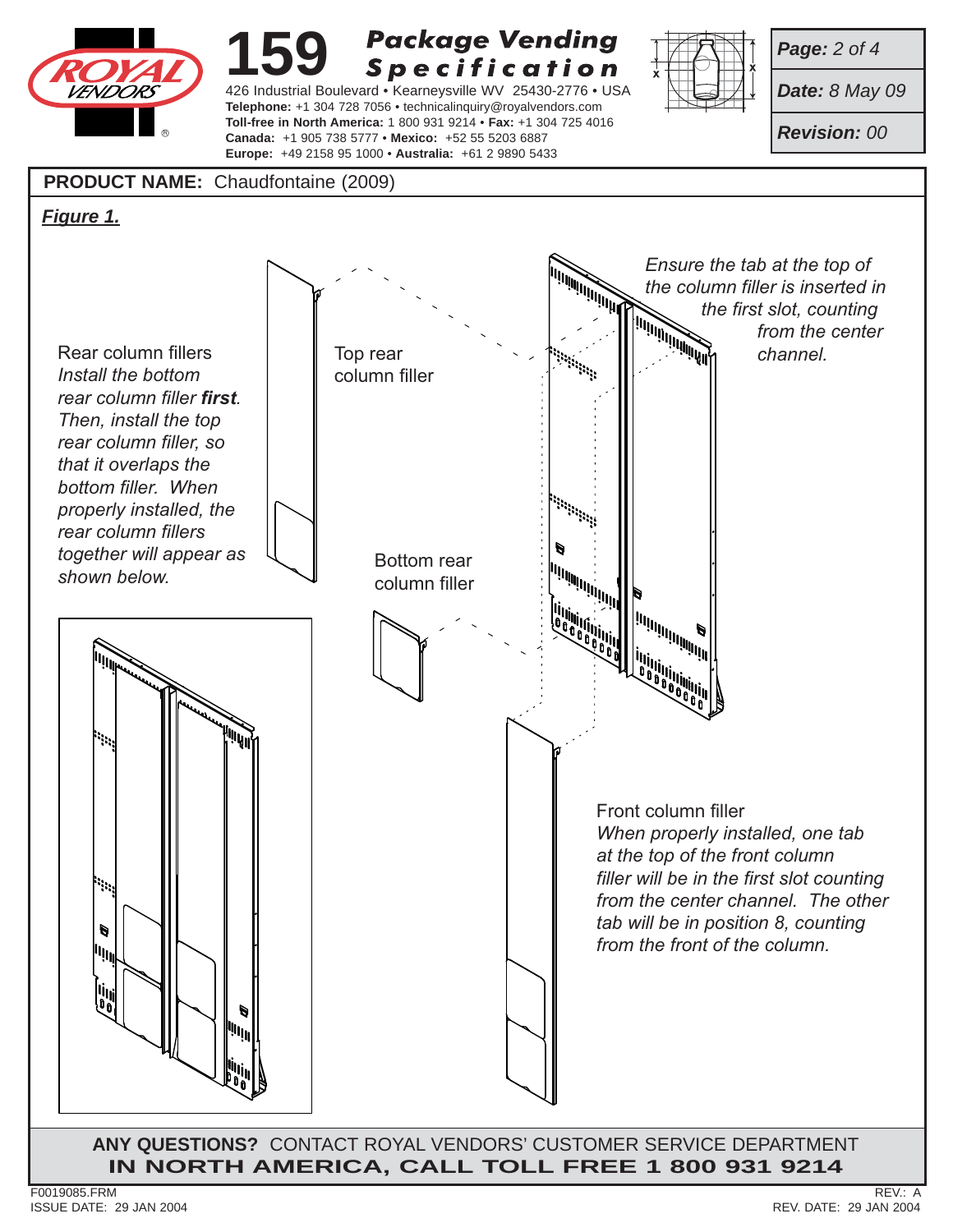

426 Industrial Boulevard • Kearneysville WV 25430-2776 • USA **Telephone:** +1 304 728 7056 • technicalinquiry@royalvendors.com **Toll-free in North America:** 1 800 931 9214 • **Fax:** +1 304 725 4016 **Canada:** +1 905 738 5777 • **Mexico:** +52 55 5203 6887 **Europe:** +49 2158 95 1000 • **Australia:** +61 2 9890 5433



*Page: 3 of 4*

*Date: 8 May 09*

*Revision: 00*

## **PRODUCT NAME:** Chaudfontaine (2009)

## *Figure 2.*



## *Figure 3.*

*Installation of the retainer extrusions*